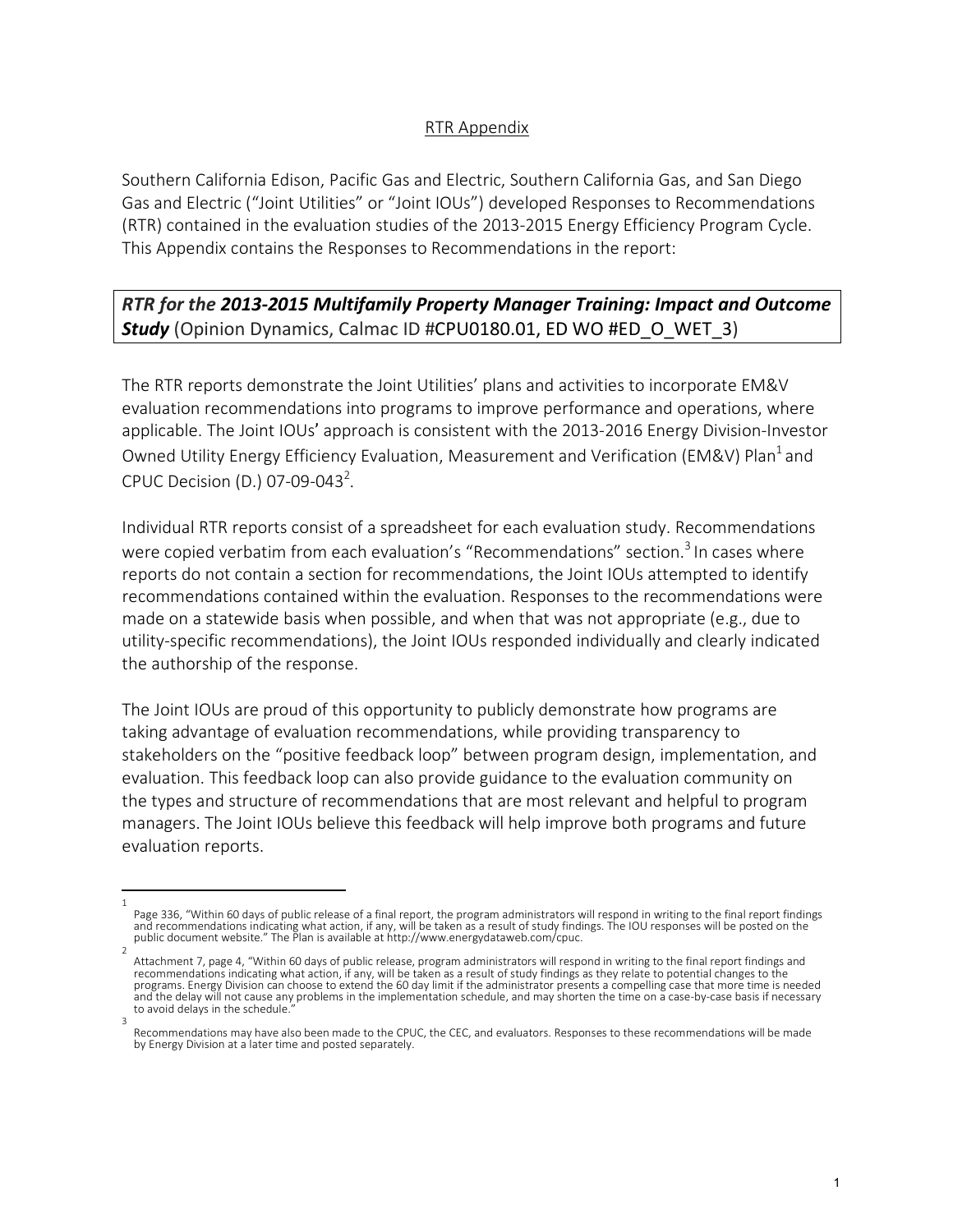## **Response to Recommendations (RTR) in Impact, Process, and Market Assessment Studies**

**Calmac ID:** CPU0180.01<br>**ED WO:** ED O WET **ED WO:** ED\_O\_WET\_3

**Study Title:** 2013-2015 Multifamily Property Manager Training: Impact and Outcome Study

**Program:** MF-WB

Author: Opinion Dynamics

**Link to Report:** http://calmac.org/publications/CPUC\_Multifamily\_Training\_Study\_Final\_Report\_11.13.17.pdf

|      |      |                                                                                                                                                                                                                                            |                                                                                                                                                                                                                                                                                                                                                                                                                                                                                                                                                                                         |                                                                  | <b>PG&amp;E</b> (if applicable)               |                                                                                                                                                                                                                                                                                                                                                                                                                                                                                                                                                                                                                                                                                                                                      | <b>SCE</b> (if applicable)                    |                                                                                                                                                                                                                                                                                                                                                                                                                                                                                                                                                                                                                                                                                                                                      | <b>SCG</b> (if applicable)                    |                                                                                                                                                                                                                                                                                                                                                                                                                                                                                                   | <b>SDG&amp;E (if applicable)</b>              |                                                                                                                                                                                                                                                                                                                 |
|------|------|--------------------------------------------------------------------------------------------------------------------------------------------------------------------------------------------------------------------------------------------|-----------------------------------------------------------------------------------------------------------------------------------------------------------------------------------------------------------------------------------------------------------------------------------------------------------------------------------------------------------------------------------------------------------------------------------------------------------------------------------------------------------------------------------------------------------------------------------------|------------------------------------------------------------------|-----------------------------------------------|--------------------------------------------------------------------------------------------------------------------------------------------------------------------------------------------------------------------------------------------------------------------------------------------------------------------------------------------------------------------------------------------------------------------------------------------------------------------------------------------------------------------------------------------------------------------------------------------------------------------------------------------------------------------------------------------------------------------------------------|-----------------------------------------------|--------------------------------------------------------------------------------------------------------------------------------------------------------------------------------------------------------------------------------------------------------------------------------------------------------------------------------------------------------------------------------------------------------------------------------------------------------------------------------------------------------------------------------------------------------------------------------------------------------------------------------------------------------------------------------------------------------------------------------------|-----------------------------------------------|---------------------------------------------------------------------------------------------------------------------------------------------------------------------------------------------------------------------------------------------------------------------------------------------------------------------------------------------------------------------------------------------------------------------------------------------------------------------------------------------------|-----------------------------------------------|-----------------------------------------------------------------------------------------------------------------------------------------------------------------------------------------------------------------------------------------------------------------------------------------------------------------|
| Item | Page | <b>Findings</b>                                                                                                                                                                                                                            | <b>Best Practice /</b><br><b>Recommendations</b><br>(Verbatim from<br><b>Final Report)</b>                                                                                                                                                                                                                                                                                                                                                                                                                                                                                              | Recommenda-<br>tion<br>Recipient                                 | <b>Disposition</b>                            | <b>Disposition Notes</b>                                                                                                                                                                                                                                                                                                                                                                                                                                                                                                                                                                                                                                                                                                             | <b>Disposition</b>                            | <b>Disposition Notes</b>                                                                                                                                                                                                                                                                                                                                                                                                                                                                                                                                                                                                                                                                                                             | <b>Disposition</b>                            | <b>Disposition Notes</b>                                                                                                                                                                                                                                                                                                                                                                                                                                                                          | <b>Disposition</b>                            | <b>Disposition Notes</b>                                                                                                                                                                                                                                                                                        |
|      |      |                                                                                                                                                                                                                                            |                                                                                                                                                                                                                                                                                                                                                                                                                                                                                                                                                                                         | If incorrect.<br>please<br>indicate and<br>redirect in<br>notes. | Choose:<br>Accepted,<br>Rejected, or<br>Other | Examples:<br>Describe specific program change,<br>give reason for rejection, or indi-<br>cate that it's under further review.                                                                                                                                                                                                                                                                                                                                                                                                                                                                                                                                                                                                        | Choose:<br>Accepted,<br>Rejected, or<br>Other | Examples:<br>Describe specific program change,<br>give reason for rejection, or indicate<br>that it's under further review.                                                                                                                                                                                                                                                                                                                                                                                                                                                                                                                                                                                                          | Choose:<br>Accepted,<br>Rejected, or<br>Other | Examples:<br>Describe specific program change,<br>give reason for rejection, or indicate<br>that it's under further review.                                                                                                                                                                                                                                                                                                                                                                       | Choose:<br>Accepted,<br>Rejected, or<br>Other | Examples:<br>Describe specific program change<br>give reason for rejection, or indicate<br>that it's under further review.                                                                                                                                                                                      |
| 1    | 39   | Through we found<br>some evidence that the<br><b>BOC training includes</b><br>some MF staff, the BOC<br>training primarily tar-<br>gets commercial build-<br>ing operators. Further,<br>NEEC does not have the<br>data tracking systems in | (1.1) Focus on BPI MF BO<br>training. We recommend<br>that future research fo-<br>cus specifically on BPI<br>MFBO training, as this is<br>a training attended pre-<br>dominately by multifami-<br>ly building owners, man-<br>agers, and maintenance                                                                                                                                                                                                                                                                                                                                    | All IOUs and<br><b>CPUC</b>                                      | (1.1)<br>Rejected                             | (1.1) The limited sample size makes<br>it difficult to draw supportable<br>conclusions, especially to<br>form the basis of future re-<br>search. PG&E has no plans for<br>future research; however, the<br>scope of any future proposed<br>research should be developed<br>in coordination with all rele-                                                                                                                                                                                                                                                                                                                                                                                                                            | $(1.1)$ Other<br>$(1.2)$ Other                | (1.1) A focus on BPI MFBO might be<br>appropriate, since NEEC's BOC<br>training is not specifically de-<br>signed toward "multifamily"<br>participants in the "property"<br>management" sector of the<br>market.<br>(1.2) Although somewhat inconclu-<br>sive, given the ODC study                                                                                                                                                                                                                                                                                                                                                                                                                                                   | $(1.1)$ Other<br>$(1.2)$ Other                | (1.1) A focus on BPI MFBO might be<br>appropriate, since NEEC's BOC<br>training is not specifically de-<br>signed toward "multifamily"<br>participants in the "property"<br>management" sector of the<br>market.<br>(1.2) NEEC's BOC training is not<br>specifically designed for MF                                                                                                                                                                                                              | $(1.1)$ Other<br>$(1.2)$ Other                | (1.1) SDG&E is currently working to<br>offer a BPI multi-family training<br>program that offers a certifi-<br>cate. This isn't a standard BPI<br>certification as multi-family<br>buildings in San Diego are<br>unique to our territory and<br>would require customization.<br>(1.2) This would require further |
|      |      | place to properly identi-<br>fy multifamily partici-<br>pants.                                                                                                                                                                             | staff.<br>(1.2) Should the CPUC and/or<br>NEEC seek to determine<br>the energy savings po-<br>tential of BOC training in<br>the multifamily sector,<br>additional data tracking<br>will be necessary to iden-<br>tify multifamily partici-<br>pants.<br>(1.3) Most importantly, NEEC<br>should consider including<br>an identifier flag in the<br>data that indicates<br>whether a participant<br>oversees or maintains a<br>multifamily property.<br>With this data, future<br>evaluations can identify<br>MF staff by looking for<br>"multifamily" partici-<br>pants in the "property |                                                                  | $(1.2)$ Other<br>$(1.3)$ Other                | vant stakeholders and should<br>fully consider the merits of<br>various approaches to effec-<br>tive engagement and training.<br>(1.2) PG&E is not interested in<br>attributing savings specific to<br>the BOC training. PG&E is<br>supportive, in general, of in-<br>creased data tracking in order<br>to better identify multifamily<br>participants.<br>(1.3) PG&E supports the inclusion<br>of a multifamily identifier to<br>capture MF staff participation<br>in BOC trainings, subject to<br>NEEC database capabilities<br>and the cost-effectiveness of<br>adding this detail. Should<br>PG&E incentivize these sorts<br>of trainings in the future, we<br>will make tracking multifamily<br>participants part of the train- | $(1.3)$ Other                                 | seemed to suggest little/no<br>savings associated with train-<br>ing additional research or data<br>tracking may not be warranted<br>at this time. Incorporating BPI<br>and MFBO into the BOC cur-<br>riculum may be appropriate,<br>but would mean a significant<br>change to the program. Fur-<br>ther research is warranted on<br>the weather BOC can attract<br>more MF participants by im-<br>plementing a more target mar-<br>keting strategy.<br>(1.3) If additional data are needed<br>to facilitate identifying MF par-<br>ticipants, given NEEC's BOC<br>training is not specifically de-<br>signed for MF building own-<br>ers/operators additional par-<br>ticipant data should include<br>the type of property, and not | $(1.3)$ Other                                 | building owners/operators.<br>Any specific data tracking en-<br>hancements should not be lim-<br>ited to "MF".<br>(1.3) The enhancements to data<br>tracking by the NEEC BOC<br>training program to identify<br>the category of training partic-<br>ipants and the types of build-<br>ings maintained by participants<br>in the training would be bene-<br>ficial to capturing "multifamily"<br>and "other' categories of par-<br>ticipants (i.e., restaurant, mo-<br>tel/hotel, shopping, etc.). | (1.3)<br>Accepted                             | discussion.<br>(1.3) NEEC does track the building<br>types/industry.                                                                                                                                                                                                                                            |
|      |      |                                                                                                                                                                                                                                            | management" or "other"<br>categories.                                                                                                                                                                                                                                                                                                                                                                                                                                                                                                                                                   |                                                                  |                                               | ing contract.                                                                                                                                                                                                                                                                                                                                                                                                                                                                                                                                                                                                                                                                                                                        |                                               | be limited to "MF" or not MF.<br>(i.e., restaurant, motel/hotel,<br>shopping, etc.).                                                                                                                                                                                                                                                                                                                                                                                                                                                                                                                                                                                                                                                 |                                               |                                                                                                                                                                                                                                                                                                                                                                                                                                                                                                   |                                               |                                                                                                                                                                                                                                                                                                                 |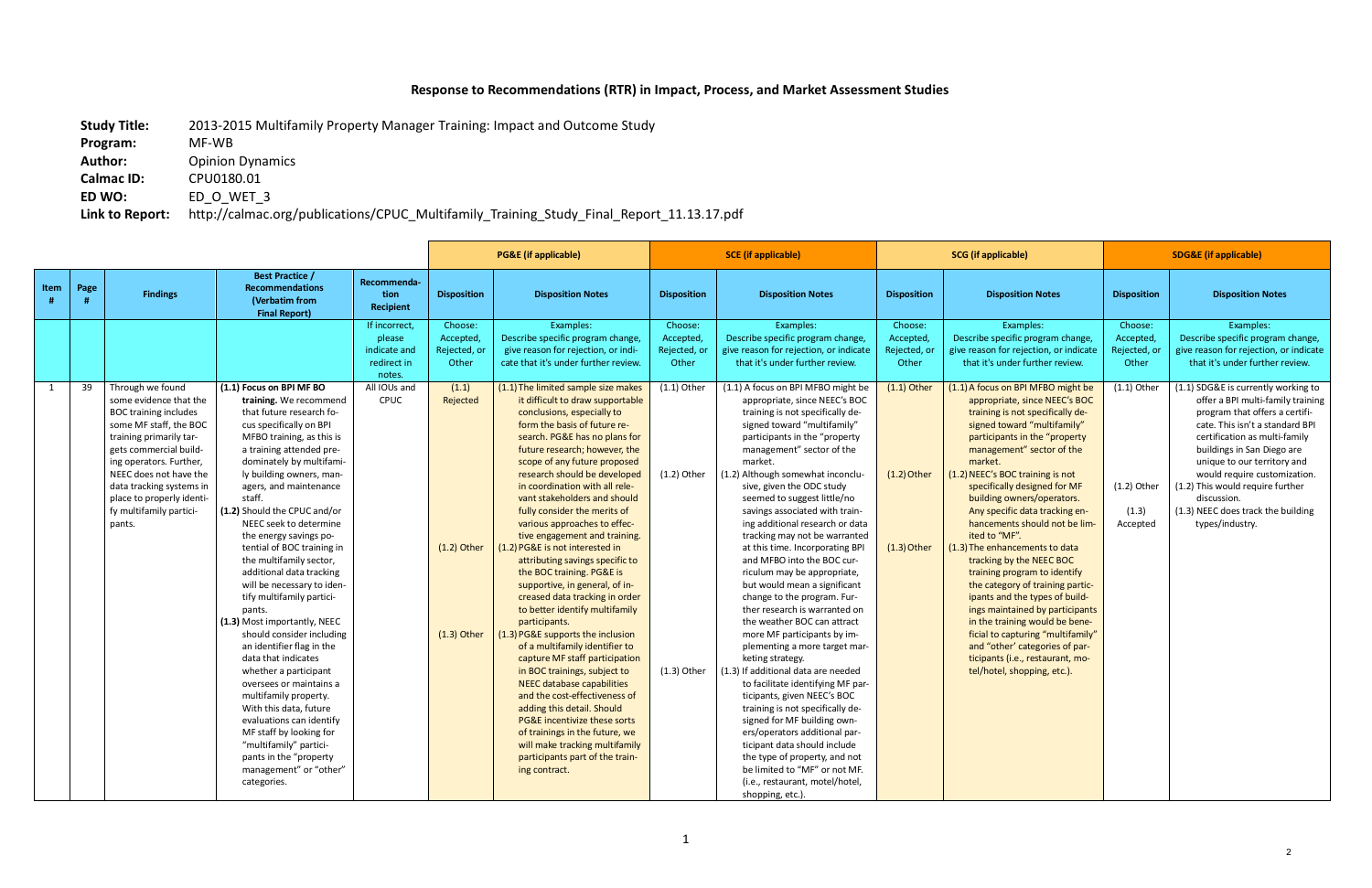| 2              | 39 | Lack of interest or time   | (2.1) Identify strategies for   | All IOUs and | $(2.1)$ Other | (2.1) PG&E is in agreement that     | $(2.1)$ Other | (2.1) Having a strategy to increase  | $(2.1)$ Other | (2.1) It is well documented by prior | $(2.1)$ Other | (2.1) SDG&E will explore working     |
|----------------|----|----------------------------|---------------------------------|--------------|---------------|-------------------------------------|---------------|--------------------------------------|---------------|--------------------------------------|---------------|--------------------------------------|
|                |    | among multifamily staff    | increasing response             | CPUC         |               | improving strategies to en-         |               | response rates and target            |               | IOUs/ED studies that MF own-         |               | with other industry organiza-        |
|                |    | to participate in re-      | rates. Before any further       |              |               | gage and motivate multifami-        |               | training participants (e.g., facil-  |               | ers/operators are some of the        |               | tions to identify improved           |
|                |    | search, regardless of      | research is conducted,          |              |               | ly staff to participate in re-      |               | ities managers/maintenance           |               | most difficult people to engage      |               | strategies and will explore pos-     |
|                |    | the incentive offered, is  | we recommend that the           |              |               | search is a good idea, should       |               | staff) and relevant stakehold-       |               | due to their busy schedule and       |               | sibly conducting a focus group       |
|                |    | a known challenge in       | CPUC and IOUs collabo-          |              |               | future research be warranted.       |               | ers (e.g., property owners)          |               | other business priorities be-        |               | with those organizations or          |
|                |    | the industry and was a     | rate with multifamily           |              |               | PG&E has found that previous        |               | with an appropriate research         |               | yond EE investments/upgrade.         |               | reaching out to the advisory         |
|                |    | significant limitation for | program implementers,           |              |               | program participants have           |               | method is a good idea. The           |               | Since this study did not offer       |               | board(s).                            |
|                |    | this study.                | training providers (e.g.,       |              |               | been receptive to research          |               | study did not differentiate is-      |               | any incentive to participate in      | $(2.2)$ Other | (2.2) Prior to engaging partners in  |
|                |    |                            | AEA and NEEC), and oth-         |              |               | projects. PG&E intends to           |               | sues between two sets of par-        |               | the survey, this may be a first      |               | outreach it would be useful for      |
|                |    |                            | er industry organizations       |              |               | continue to leverage past           |               | ticipants: 1) the facili-            |               | concern. Based on past study         |               | NEEC to identify the potential       |
|                |    |                            | to identify improved            |              |               | program participants during         |               | ties/maintenance personnel.          |               | experience, to properly engage       |               | to engage the MF sector. If          |
|                |    |                            | strategies to engage and        |              |               | research projects. PG&E does        |               | 2) The property own-                 |               | these participants, an incentive     |               | there is opportunity for more        |
|                |    |                            | motivate multifamily            |              |               | not believe additional re-          |               | ers/managers. The former at-         |               | of \$200 to \$250 may be need-       |               | participation, using program         |
|                |    |                            | staff to participate in re-     |              |               | search is needed at this time.      |               | tend the training (what did          |               | ed to complete the survey.           |               | implementers and training            |
|                |    |                            | search (e.g., survey            |              | $(2.2)$ Other | (2.2) Leveraging training providers |               | they learn and utilize?). The        |               |                                      |               | providers may be one of nu-          |
|                |    |                            | mode, survey length,            |              |               | such as AEA and NEEC to mo-         |               | latter (property own-                |               | SoCalGas agrees to join SDG&E        |               | merous strategies under con-         |
|                |    |                            | outreach methods, in-           |              |               | tivate MF staff to participate      |               | ers/manager) send/pay for the        |               | to explore alternatives that         |               | sideration, including adding         |
|                |    |                            | centive types and levels,       |              |               | in future research may be a         |               | facilities/maintenance folks to      |               | may improve the response rate        |               | meaningful incentives to par-        |
|                |    |                            | best times to contact           |              |               | good tactic for increasing re-      |               | training (Why? and did they          |               | of the study, as an M&E initia-      |               | ticipate and using more              |
|                |    |                            | them, etc.).                    |              |               | sponse rates. However, we           |               | see energy savings on their          |               | tive.                                |               | streamlined survey tools, etc.       |
|                |    |                            | (2.2) These types of organiza-  |              |               | first need to understand            |               | bills -because they have visibil-    | $(2.2)$ Other | (2.2) We recommend postpone          |               |                                      |
|                |    |                            | tion can provide exper-         |              |               | whether the MF sector is a          |               | ity to them). Does the training      |               | contacting the other organiza-       |               |                                      |
|                |    |                            | tise on outreach strate-        |              |               | target market for these train-      |               | have any impact on their deci-       |               | tions at this time, until the        |               |                                      |
|                |    |                            | gies to this sector and         |              |               | ing providers. Other research       |               | sions to invest in upgrades? If      |               | above exploration can be com-        |               |                                      |
|                |    |                            | can serve as credible           |              |               | design tactics for increasing       |               | further research is warranted,       |               | pleted.                              |               |                                      |
|                |    |                            | messengers for research         |              |               | response rates include, lever-      |               | differentiating the actions and      |               |                                      |               |                                      |
|                |    |                            | efforts.                        |              |               | aging past IOU program par-         |               | motivations between types of         |               |                                      |               |                                      |
|                |    |                            |                                 |              |               | ticipants, higher incentives        |               | respondents will be important.       |               |                                      |               |                                      |
|                |    |                            |                                 |              |               | and using appropriate survey        | $(2.2)$ Other | (2.2) Prior to engaging partners in  |               |                                      |               |                                      |
|                |    |                            |                                 |              |               | modes (phone vs. web sur-           |               | outreach it would be useful for      |               |                                      |               |                                      |
|                |    |                            |                                 |              |               | veys).                              |               | NEEC to identify the potential       |               |                                      |               |                                      |
|                |    |                            |                                 |              |               |                                     |               | to engage the MF sector. If          |               |                                      |               |                                      |
|                |    |                            |                                 |              |               |                                     |               | there is opportunity for more        |               |                                      |               |                                      |
|                |    |                            |                                 |              |               |                                     |               | participation, using program         |               |                                      |               |                                      |
|                |    |                            |                                 |              |               |                                     |               | implementers and training pro-       |               |                                      |               |                                      |
|                |    |                            |                                 |              |               |                                     |               | viders may be one of numerous        |               |                                      |               |                                      |
|                |    |                            |                                 |              |               |                                     |               | strategies under consideration,      |               |                                      |               |                                      |
|                |    |                            |                                 |              |               |                                     |               | including adding meaningful          |               |                                      |               |                                      |
|                |    |                            |                                 |              |               |                                     |               | incentives to participate and        |               |                                      |               |                                      |
|                |    |                            |                                 |              |               |                                     |               | using more streamlined survey        |               |                                      |               |                                      |
|                |    |                            |                                 |              |               |                                     |               | tools, etc.                          |               |                                      |               |                                      |
| $\overline{3}$ | 39 | Additional research is     | Include non-participants to     | All IOUs and | $(3.1)$ Other | (3.1) PG&E is in agreement that     | $(3.1)$ Other | (3.1) One core goal of the study was | $(3.1)$ Other | (3.1) SoCalGas is currently the lead | $(3.1)$ Other | (3.1) SDG&E will explore holding a   |
|                |    | needed to fully under-     | fully understand the training   | CPUC         |               | improving the understanding         |               | understanding the benefits of        |               | study manager for the                |               | focus group or conducting a          |
|                |    | stand the MF O&M           | needs. This study was intend-   |              |               | of O&M training needs and           |               | the training(s). Although the        |               | <b>Statewide Gas Boiler Market</b>   |               | survey/study to identify the         |
|                |    | training needs and mar     | ed to understand the motiva-    |              |               | barriers in the MF market is        |               | research was somewhat incon-         |               | Characterization study. This is a    |               | market needs. From there de-         |
|                |    | ket.                       | tions and benefits to O&M       |              |               | important and should be in-         |               | clusive, profiling what are ex-      |               | M&E funded MF study. The ob-         |               | termine if there is a need for       |
|                |    |                            | training among training partic- |              |               | cluded in future research.          |               | isting training needs and op-        |               | jective of this initial phase is to  |               | development or updates to            |
|                |    |                            | ipants and their companies.     |              |               | PG&E does not believe addi-         |               | portunities for this market in       |               | provide a characterization of        |               | training material.                   |
|                |    |                            | The study also gathered in-     |              |               | tional research is needed at        |               | California could be a useful         |               | the installed base (i.e.,            | $(3.2)$ Other | (3.2) Recently training is being de- |
|                |    |                            | sights from multifamily pro-    |              |               | this time.                          |               | next step. NEEC may also pro-        |               | age/size, etc.). There is cur-       |               | veloped in collaboration with        |
|                |    |                            | gram implementers to under-     |              | $(3.2)$ Other | (3.2) PG&E is in agreement that     |               | vide some insight into relevant      |               | rently an unfunded phase-2 of        |               | TRC to provide a modified ver-       |
|                |    |                            | stand potential O&M training    |              |               | understanding the O&M               |               | needs and barriers. The specif-      |               | this study to explore how this       |               | sion of BPI MF. This is because      |
|                |    |                            | needs in the market.            |              |               | training needs in the MF mar-       |               | ic design and method for addi-       |               | installed base can be persuad-       |               | the BPI MF training would not        |
|                |    |                            | (3.1) The next step would be    |              |               | ket is important and should         |               | tional research would need to        |               | ed to upgrade to more efficient      |               | benefit the MF building in San       |
|                |    |                            | to get a full picture of        |              |               | be included in future re-           |               | be considered with the time,         |               | boilers and water heaters.           |               | Diego territory. The new train-      |
|                |    |                            | O&M training needs and          |              |               | search. PG&E does not be-           |               | budget, costs, and relative val-     |               |                                      |               | ing that is being developed is a     |
|                |    |                            | barriers to getting train-      |              |               | lieve additional research is        |               | ue of the potential outcomes.        |               | There may be an interest for         |               | combination of BPI SF and BPI        |